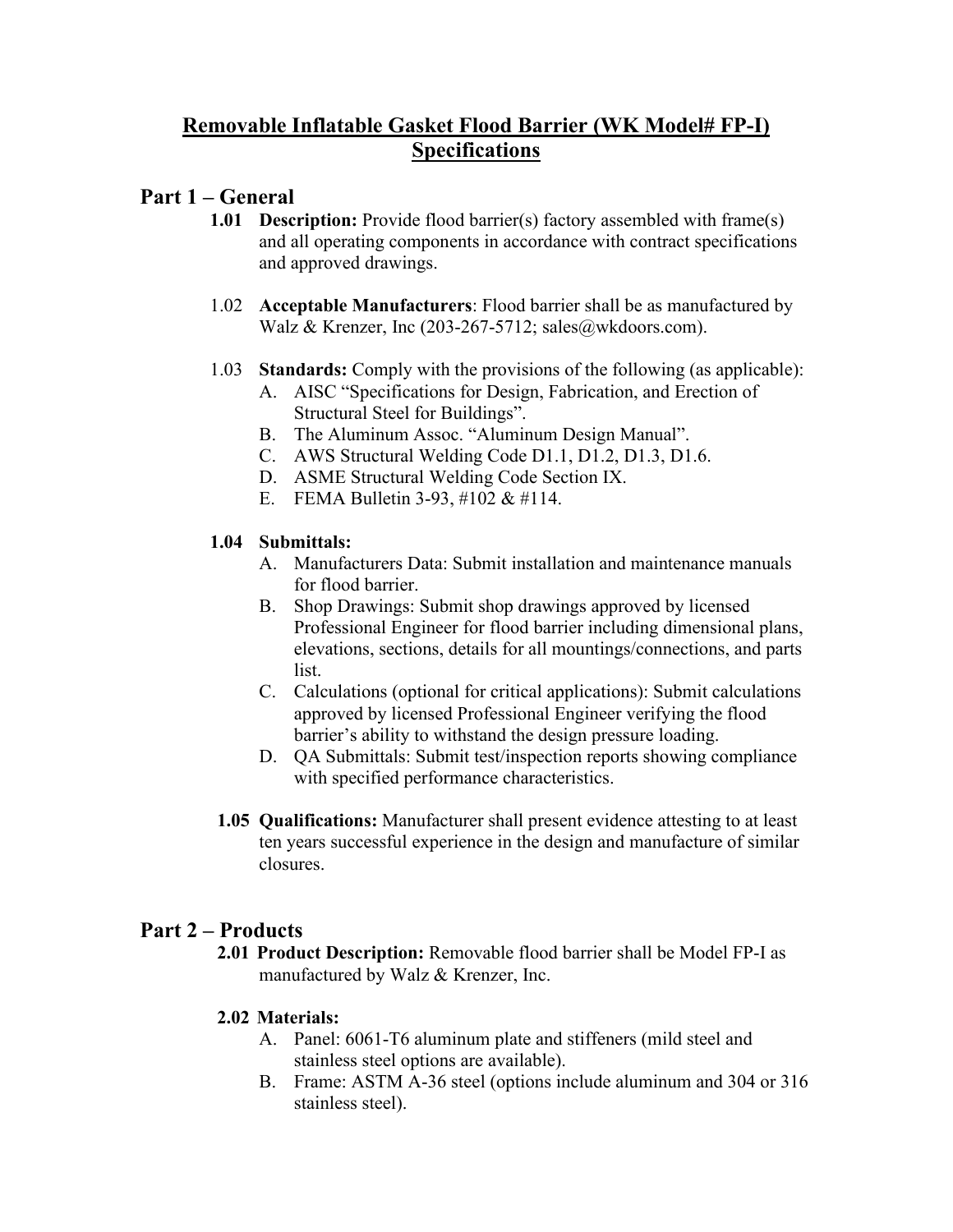- C. Latches: stainless steel sliding latch bolts.
- D. Gasket: Gasket: fabric-reinforced EPDM inflatable gasket.
- E. Finish: steel or aluminum panels and frames to be coated with (1) primer coat and (2) top coats of shop polyurethane system. Stainless steel to be uniform bead blast per SSPC-SP17 (other options available upon request).
- F. Storage brackets: ASTM A-36 steel.

#### **2.03 Design:**

- A. Design Pressure: # (in feet of water or psi). Specify seating (pushing gate closed) or unseating direction (pushing gate open).
- B. Door perimeter shall be sealed by (2) independent gaskets for redundancy in case of puncture or air leak.
- C. Side frames are available as angles for mounting on the exterior face of the wall surface, or as flatbars for mounting inside door jambs.
- D. Bottom frame is a  $\frac{1}{2}$ " flatbar, which can be recessed  $\frac{1}{2}$ " into floor surface to achieve a flush bottom sill.
- E. Corners of flood barrier to have a minimum 7" radius at frame.
- F. Air source options (select one):
	- a. WK standard air manifold only. For use with manual air pump (e.g. bicycle pump) or portable compressed air tank supplied by others. Manifold includes standard automotive Schrader valve stems for inflation.
	- b. Rechargeable compressed air tank stored on door panel, supplied with WK standard air manifold. Does not require external air source except for re-charging tank.
	- c. Rechargeable compressed air tank stored on door panel, supplied with push-button manifold for easy operation.
	- d. All options include 0-30 psi pressure gauges.
- G. Installation:
	- a. Frame(s) shall have mounting holes for expansion or adhesive concrete anchors for installation on existing openings.
	- b. For new concrete pours, frame(s) shall have welded embedment anchors and/or a masonry subframe.
	- c. Other options included weld-on installation (field welding by installer).
- H. Multiple panel flood barriers available with a center mullion.
- I. Sealing surfaces shall be uninterrupted by steps greater than 0.015", free of cracks, and with finish lay parallel to seal.
- J. Two (2) storage brackets per panel included.

#### **2.04 Quality Assurance:**